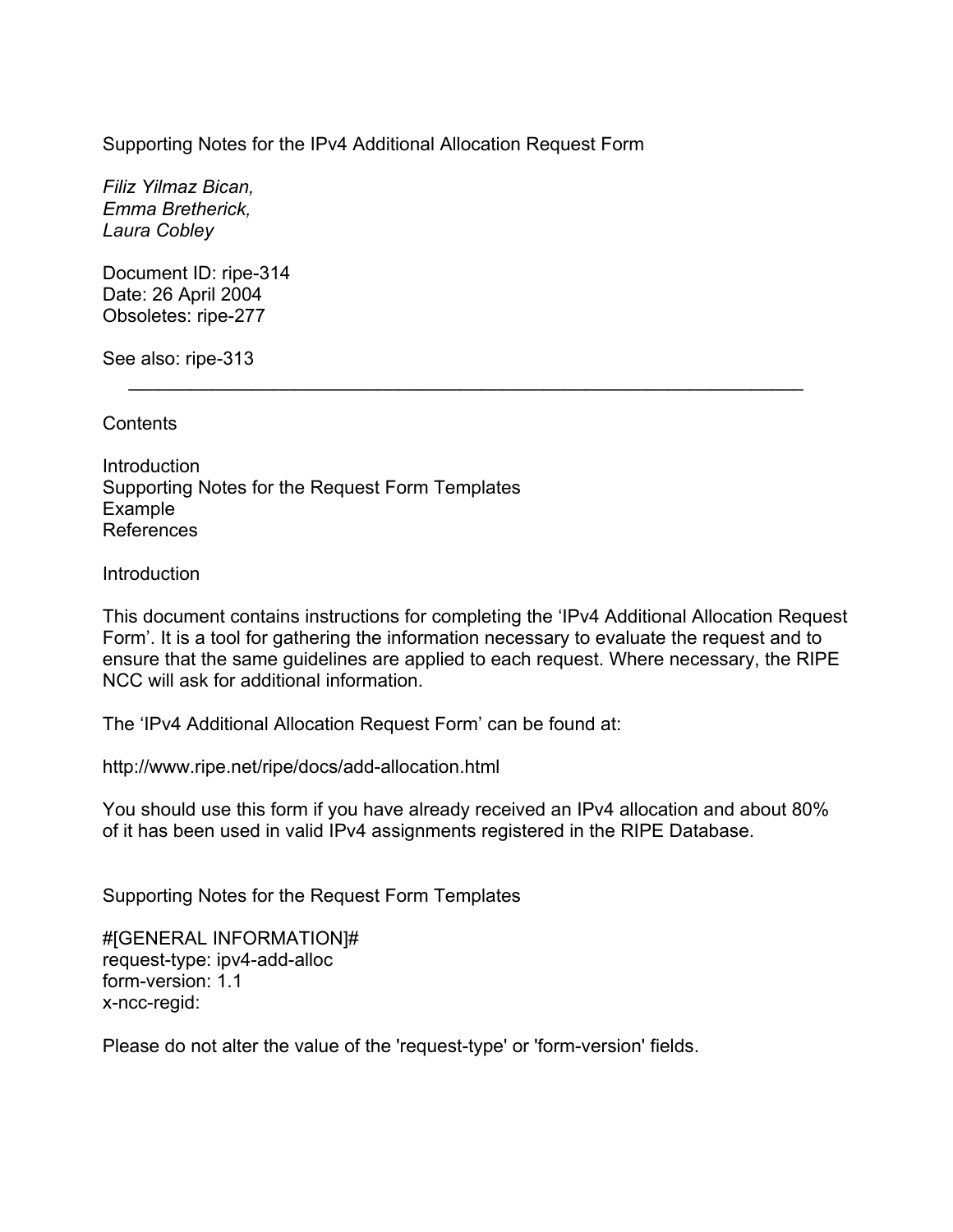The Registry Identifier (RegID) must be included in every message sent to <hostmaster@ripe.net>. It is used to identify the Local Internet Registry (LIR). It has the following format:

<country code>.<organisation name>

Warning: Requests sent to the RIPE NCC that lack a proper RegID (x-ncc-regid) will bounce back to the sender.

#[REQUESTER TEMPLATE]# % % Please enter the details of the person at your Local % Internet Registry (LIR) who is submitting this request. name: phone: fax-no: e-mail: nic-hdl:

A nic-handle (nic-hdl) is a unique identifier for a person or a role object. It is generated by the database when creating the object. It has the following format: <initials>[number]-RIPE

For example: HOHO15-RIPE

More information can be found at:

http://www.ripe.net/ripe/docs/databaseref-manual.html

#[INSERT SUPPLEMENTAL COMMENTS]#

%

% Please add any supplementary information that you think % may facilitate the evaluation of this request below.

You may use this area/space for any additional comments you feel are important and did not fit within the previous templates.

#[END of REQUEST]#

Please insert your signature in plain text (with your full name) after the above header. The Robot will not process any information included here.

Example